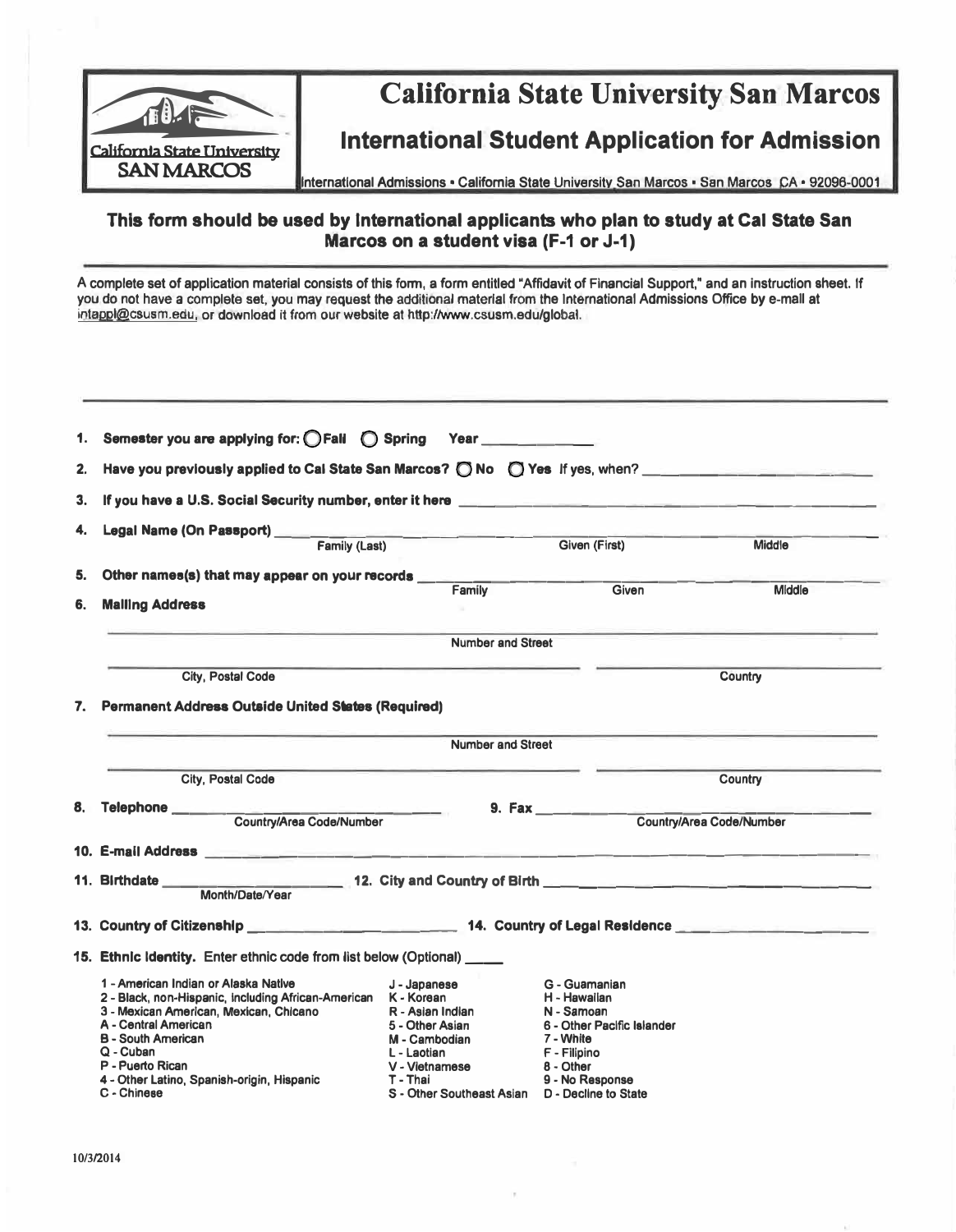# **International Student Application for Admission**

|--|--|--|--|--|--|

| 16. Sex [CMale   C Female                                                                                                                                                                                      |  |  |  |  |  |  |
|----------------------------------------------------------------------------------------------------------------------------------------------------------------------------------------------------------------|--|--|--|--|--|--|
| 17. Disabled Applicants (optional). If you need special services to accommodate a physical, perceptual, or learning disability or<br>would like information about these services, please check this box $\Box$ |  |  |  |  |  |  |
| 18. Under what immigration status (visa) do you Intend to study at Cal State San Marcos?                                                                                                                       |  |  |  |  |  |  |
|                                                                                                                                                                                                                |  |  |  |  |  |  |
| 19. If you are in the U.S., what is your current immigration status?                                                                                                                                           |  |  |  |  |  |  |
| $\Box$ F-1 $\Box$ J-1 $\Box$ B-1 or 2 $\Box$ H-1 or 4 $\Box$ Other (specify) _________________________________ $\Box$ I am not in the U.S.                                                                     |  |  |  |  |  |  |
| 20. What is your degree objective?                                                                                                                                                                             |  |  |  |  |  |  |
| Bachelor's Degree (BA or BS) Second Bachelor's Degree Master's Degree Teaching Credential                                                                                                                      |  |  |  |  |  |  |
|                                                                                                                                                                                                                |  |  |  |  |  |  |
|                                                                                                                                                                                                                |  |  |  |  |  |  |
| 22. Emphasis or Concentration (if any) <b>Alternate Major (optional)</b> Alternate Major (optional)                                                                                                            |  |  |  |  |  |  |
| 23. Class level at time of entry to Cal State San Marcos                                                                                                                                                       |  |  |  |  |  |  |
| First-time freshman (no transferable College level credit)                                                                                                                                                     |  |  |  |  |  |  |
| Lower-division transfer student (59 or fewer transferable credits)                                                                                                                                             |  |  |  |  |  |  |
| Upper-division transfer student (60 or more transferable credits)                                                                                                                                              |  |  |  |  |  |  |
| Graduate/postbaccalaureate student (Have a four-year bachelor's degree)                                                                                                                                        |  |  |  |  |  |  |
| Other (specify)                                                                                                                                                                                                |  |  |  |  |  |  |

| Test         |                                                         |                      |                       | Score (s) |                   |  |
|--------------|---------------------------------------------------------|----------------------|-----------------------|-----------|-------------------|--|
| <b>TOEFL</b> | Listening=                                              | Reading=             | Writing=<br>Speaking= |           | Total=            |  |
| <b>IELTS</b> | Listening=                                              | Writing=<br>Reading= |                       | Speaking= | Total=            |  |
| <b>SATI</b>  | Verbal=<br>$Math =$<br>$Enq =$<br>Verbal=<br>$Verbal =$ |                      | Math=                 |           | Total=            |  |
| <b>ACT</b>   |                                                         |                      | Reading=              | Science=  | Composite=        |  |
| <b>GRE</b>   |                                                         |                      | Quantitative=         |           | Analytic=         |  |
| <b>GMAT</b>  |                                                         |                      | $Math =$              |           | Analytic Writing= |  |

#### 25. Secondary/High School Information

| Name of secondary school from which you graduated |                      |      |  |
|---------------------------------------------------|----------------------|------|--|
| Location                                          | Dates of Attendance: |      |  |
| <b>City and Country</b>                           |                      | From |  |
| Name of Diploma/Cerificate                        |                      |      |  |

Language of Instruction

26. Post-secondary educational history. Provide information on all post-secondary institutions attended, colleges, universities, and language school, even if you received no credit. Begin with most recent institution attended. Send transcripts from all schools listed.

| Name of School | School<br>Type* | Location<br>(City and Country) | Dates of Attendance<br>From | ۱o | Degree<br>Eamed | Language of<br>Instruction |
|----------------|-----------------|--------------------------------|-----------------------------|----|-----------------|----------------------------|
|                |                 |                                |                             |    |                 |                            |
|                |                 |                                |                             |    |                 |                            |
|                |                 |                                |                             |    |                 |                            |

\*JC=Junior or two-year College; C=3 or 4-year college or university; G=Post-Graduate School; LS=Language School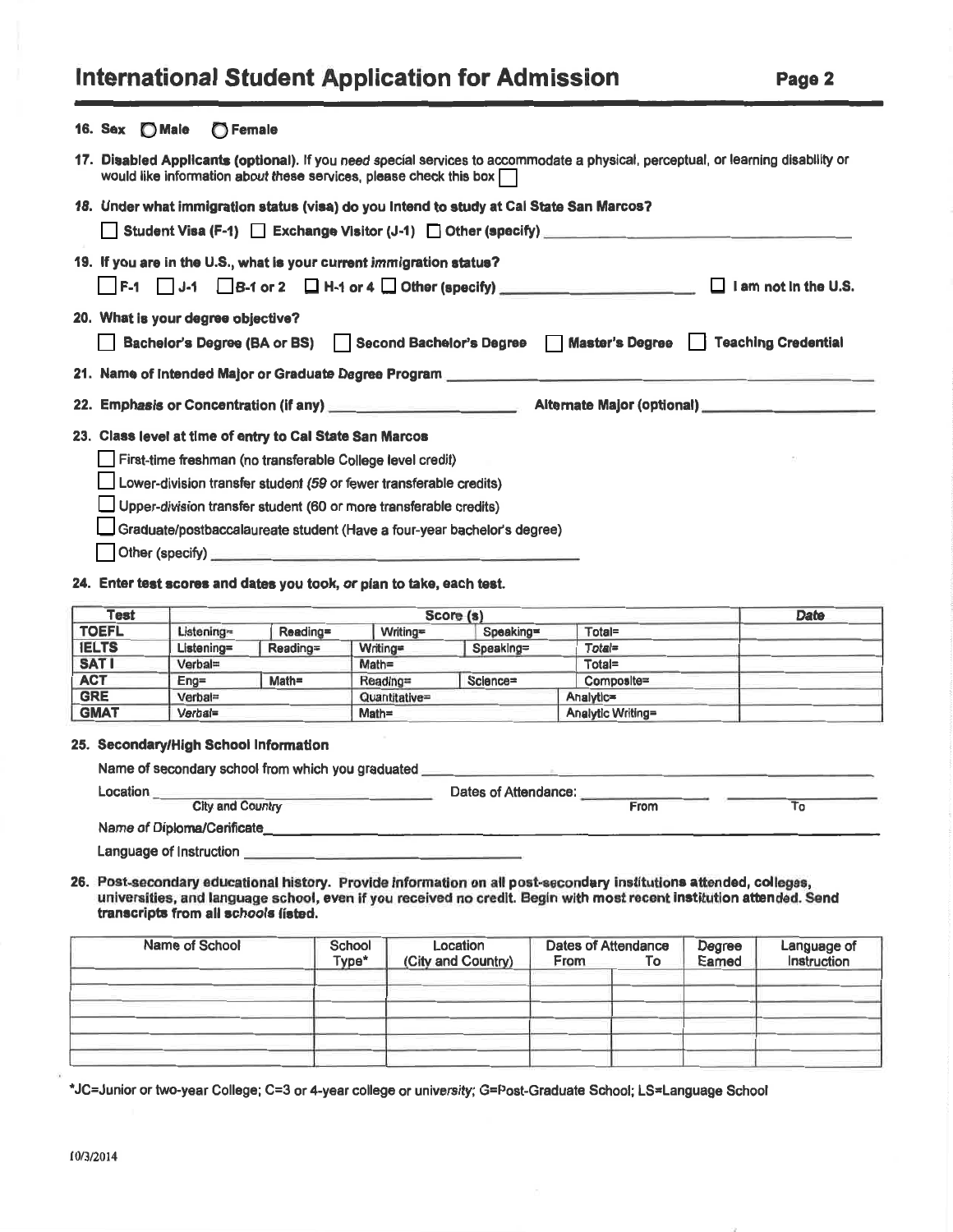#### 27. List below all high school and college courses you are currently enrolled in or plan to enroll in (including summer sessions and language programs) before attending Cal State San Marcos.

|        | <b>Courses In Progress</b> |                  |                   |
|--------|----------------------------|------------------|-------------------|
| School | Term/Year                  | Course No./Title | <b>Unit Value</b> |
|        |                            |                  |                   |
|        |                            |                  |                   |
|        |                            |                  |                   |
|        |                            |                  |                   |
|        |                            |                  |                   |

|        | <b>Courses Planned</b> |                  |                   |  |  |  |  |  |
|--------|------------------------|------------------|-------------------|--|--|--|--|--|
| School | Term/Year              | Course No./Title | <b>Unit Value</b> |  |  |  |  |  |
|        |                        |                  |                   |  |  |  |  |  |
|        |                        |                  |                   |  |  |  |  |  |
|        |                        |                  |                   |  |  |  |  |  |
|        |                        |                  |                   |  |  |  |  |  |
|        |                        |                  |                   |  |  |  |  |  |

- 28. Conditional Admission If you do not meet the English proficiency requirement, but are otherwise eligible for admission, we can offer conditional admission if you enroll full-time in the University's intensive English course, the American Language and Culture Institute (ALCI) prior to beginning your academic studies at Cal State San Marcos. Please place an X on the appropriate line: I will accept / \_\_ I will not accept full-time enrollment in ALCI.
- 29. Dependent Information. If you are married and your spouse and/or any children will accompany you to the U.S. while you are studying at Cal State San Marcos, please provide information about each person below. Please note that you will be required to show additional financial support of \$6,000 for a spouse and \$4,000 for each child on your Affidavit of Financial Support.

|  | <b>Family Name</b>                                                                                                                 | <b>Given Name</b>                                    | <b>Relationship</b>           | <b>Country of Birth</b>              | Date of Birth |
|--|------------------------------------------------------------------------------------------------------------------------------------|------------------------------------------------------|-------------------------------|--------------------------------------|---------------|
|  |                                                                                                                                    |                                                      |                               |                                      |               |
|  | 2.                                                                                                                                 |                                                      |                               |                                      |               |
|  |                                                                                                                                    | $3.$ $\overline{\phantom{a}}$                        |                               |                                      |               |
|  |                                                                                                                                    | 30. How did you first learn of Cal State San Marcos? |                               |                                      |               |
|  | School counselor or teacher                                                                                                        |                                                      | Magazine or printed guide     |                                      |               |
|  | U.S. Educational Advising Center in your country<br>University fair in your country<br><b>Educational agent</b><br>Name of Agency: |                                                      | Cal State San Marcos website  |                                      |               |
|  |                                                                                                                                    |                                                      | <b>CSU Mentor website</b>     |                                      |               |
|  |                                                                                                                                    |                                                      |                               | Current or former San Marcos student |               |
|  |                                                                                                                                    |                                                      |                               |                                      |               |
|  | Education abroad website                                                                                                           |                                                      | Friend or family member       |                                      |               |
|  | <b>Community College Advisor</b>                                                                                                   |                                                      | Dther (specify) _____________ |                                      |               |